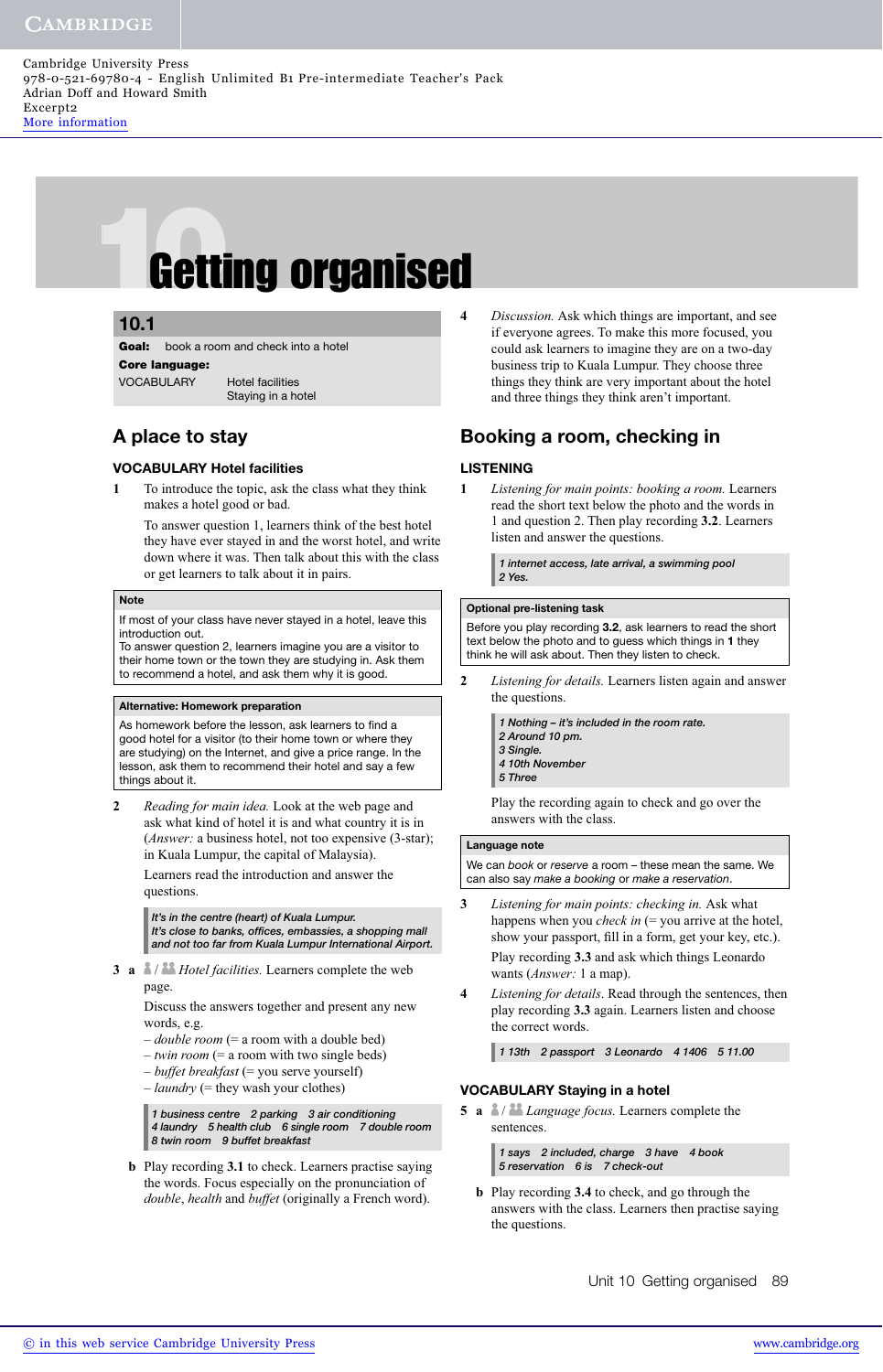**6 a** *Matching task.* Learners match the questions in **5a** and the answers.

*1 b 2 g 3 a 4 d 5 f 6 c 7 e*

**b l** Learners cover **6a** and try to remember the answers. Ask learners to cover **5a** and try to remember what Leonardo said.

Learners practise asking and answering the questions.

#### **SPEAKING**

- **7 a** *Preparation for speaking activity.* Learners look at the web page on p82 and prepare for the two conversations, making brief notes on what to ask. Show them what to do by writing notes on the board and discussing what questions they might ask, e.g. – *double – 3 May, 4 nights*
	- *breakfast? business centre? swimming pool?*
	- **b Learners** have conversations. They book a room and check in, then they change roles and repeat the activity. They could also form new pairs when they change roles.

## **10.2**

#### **Goal:** talk about plans and arrangements<br>Core language: GRAMMAR Future plans and arrangements PRONUNCIATION Intonation in questions

# **Remember me?**

#### **READING**

**1** In introducing the topic, check that learners understand what a social networking site is, and ask them to give examples. Then find out how many people in the class have used social networking sites, and how many regularly use them.

**12.** All Learners read through the opinions and decide which they agree with and why. Then discuss opinions with the whole class.

#### **Optional grouping**

If only some people use social networking sites, you could divide the class so that each group has a mixture of 'users' and 'non-users'.

**2** *Reading 1: reading for main points.* Learners read the message from Min to Leonardo and answer the questions.

> *1 They worked together in San Francisco. 2 About six years ago. 3 In Kuala Lumpur.*

**3** Reading 2: reading for specific information *(scanning).* Ask learners to read the emails quickly and find out what Leonardo's and Min's jobs are.

> *Leonardo: marketing manager, Rio Amazonia Min: advertising manager, MalayTech*

**4** *Reading for details.* Learners read the emails again, then discuss what Leonardo and Min have in common.

*Possible answers: They both moved back to their home countries. They both worked for GIG in San Francisco. They are both single. They both live near their families. They are both managers.*

# **Plans and arrangements**

#### **LISTENING**

**1** *Listening for general information.* Play recording **3.5**. Learners listen and choose the correct option.

*b (They arrange to meet for lunch.)*

**2** *Listening for specific information.* Play recording 3.5 again. Learners answer the question.

*Thursday, 1 o'clock, Petronas Towers (by the main entrance of Tower 2)*

**3** Tell the class that Min calls Leonardo. Ask what they think she will say.

Play recording **3.6**, and ask what arrangement they make.

*6.30, Friday evening (for dinner). Same place as above.*

You could also ask other questions, e.g.

- *Why isn't Min free?* (*Answer:* She has meetings all day.)
- *When is Leonardo leaving?* (*Answer:* Saturday morning at 11.15.)
- *What will Min do about her work?* (*Answer:* She'll take some work home. She'll probably do it at the weekend.)
- **4 a** *Pre-reading task.* Discuss what Min might write in her email. Get different ideas from the class.
	- **b** *Reading to check.* Learners read Min's email on p129.
		- She thanks Leonardo for the dinner and the flowers. *They will see each other in May.*

Discuss what the class guessed correctly and what was different.

#### **GRAMMAR Future plans and arrangements**

**5** *Focus on form.* Learners match a–d with examples 1–4. Ask them to identify the verb forms in the examples. Point out that time expressions are usually used with these forms.

*a 3 b 1 c 2 d 4*

90 Unit 10 Getting organised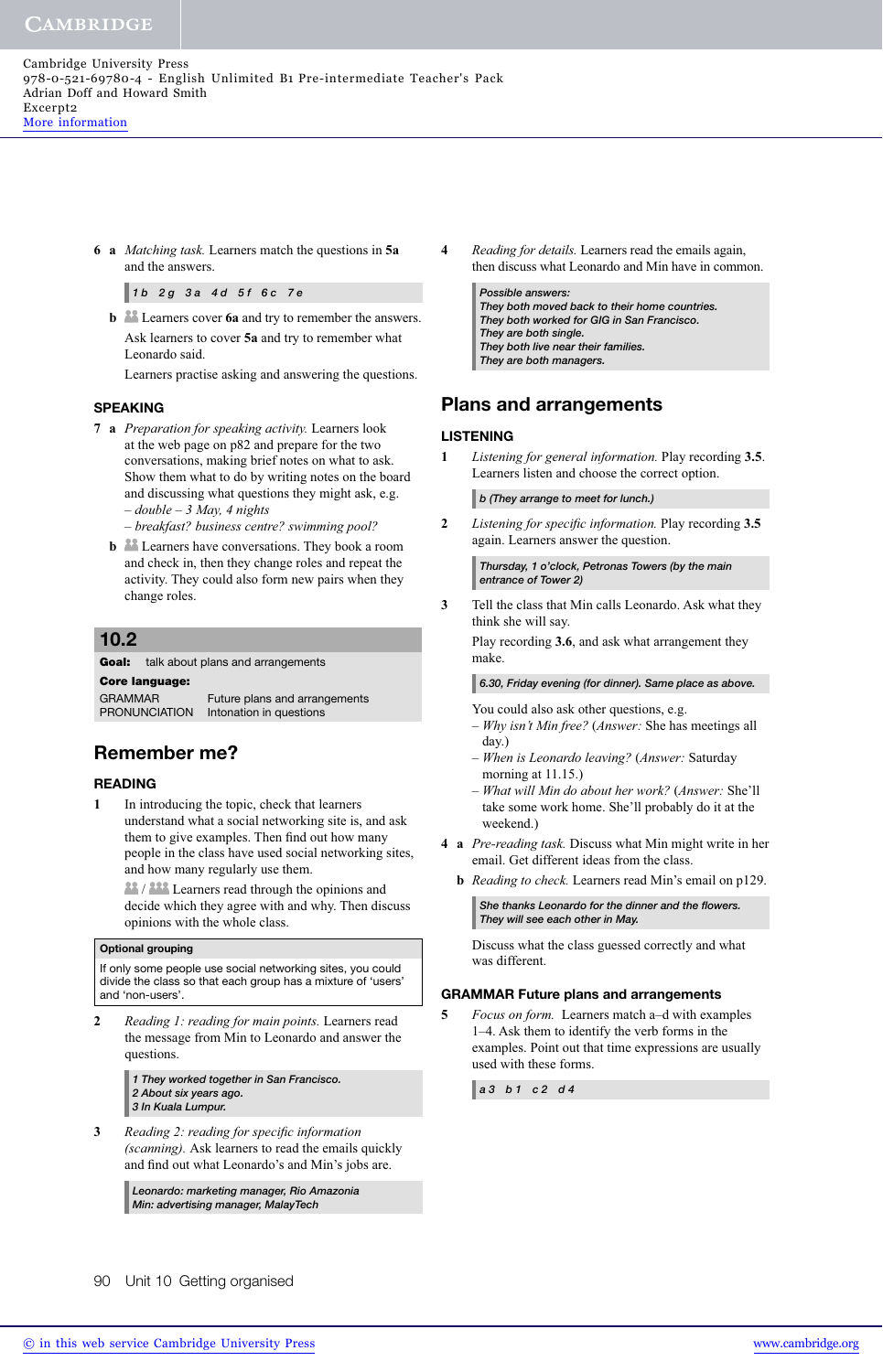#### **Optional extra for presentation**

- Give other examples to show how the forms are used.
- *be going to ...* (to talk about plans)
- When I leave school, I'm going to travel.
- I'm going to write some emails this evening. **Present simple** (timetables, schedules)
- The train arrives at 6.35.
- The concert starts at 7.30.
- **Present progressive** (for things we've arranged)
- We're meeting at 6.30.
- I'm having a party on Saturday.
- **Verb** *be* **+ adjective**
- Are you free tomorrow?
- I'm at home on Thursday.

Refer learners to the conversations between Min and Leonardo on p152 and ask them to find examples of the forms and the time expressions that the speakers use with them.

- **6 a**  $\mathbb{A}/\mathbb{A}$  Learners complete the sentences. Find out what they decided on and the reasons for their decisions.
	- *2 … does this class fi nish? 3 Are you going …? / Are you going to go …?*
	- *4 … are you having …? / … are you going to have…?*
	- *5 Are you … ?*
	- *6 … do the shops close tonight?*
	- *7 Are you meeting …? / Are you going to meet …? 8 Are you working …?*
	- **b** Play recording **3.7** to check, and then go over the answers with the class. Learners repeat the questions.

#### **Note: Grammar practice**

You could do the grammar practice on p140 at this point.

#### **PRONUNCIATION Intonation in questions**

**7 a** *Focus on intonation.* Play recording **3.7**. Learners listen and circle the correct options. (Play the recording again if necessary.)

#### *a up b down*

Let learners listen again.

 **b** Play each question and ask learners to repeat it. Focus learners' attention on the intonation.

#### **SPEAKING**

- **8** To show what to do, ask question 1 from **6a** to a few learners in turn, and ask a few follow-up questions. They could then ask you the same question. Learners ask and answer the questions in **6a** and ask further questions to find out more.
- **9** *Round-up.* Ask learners to describe the most interesting thing they found out about their partner's plans/arrangements.



**You could use photocopiable activity 10A on the Teacher's DVD-ROM at this point.** 

## **10.3 Target activity: Arrange to meet up**

```
Goals: talk about plans and arrangements \Omegamake and change arrangements
```
**Core language:** TASK VOCABULARY Arranging to meet up 10.2 GRAMMAR Future plans and arrangements

#### **TASK LISTENING**

- **1** To introduce the activity, write these expressions on the board and ask what they mean:
	- *arrange a meeting* (= agree a time)
	- *cancel a meeting* (= it won't happen)
	- *postpone a meeting* (= have it at a later date)
	- Discuss the questions with the class.

#### **Alternative with books closed**

Ask the class to imagine they want to meet a friend: ask what they might say. Then they imagine they have to cancel the meeting: ask what they might say. Try to get ideas from different learners and build up expressions on the board.

**2** *Listening 1.* Write on the board: *Ladysmith Black Mambazo – Hana's Café* Play recording **3.8** and ask what Jason and Akio arrange to do.

> *They arrange to go to a (music) festival. They arrange to meet at Hana's Café on Saturday at 12.30, then see Ladysmith Black Mambazo at 3.30.*

**3** *Listening 2.* Play recording **3.9**. Learners listen and answer the questions. Ask why they can't go together and when each person plans to go.

> *Akio has to work on Saturday. He plans to go on Sunday afternoon.*

> *Jason is seeing his mother on Sunday. He plans to go on Saturday afternoon (as before).*

#### **TASK VOCABULARY Arranging to meet up**

**4** *Changing arrangements.* Play recordings **3.8** and **3.9** again, pausing from time to time. Learners listen and circle the correct expressions.

> *1 this week 2 going too 3 Saturday 4 3.30 5 on Saturday 6 Can we postpone?*

Focus on these expressions:

- *Do you fancy -ing?* (= Do you want to ...?)
- *Can you make (Saturday)?* (= Can you come then?)
- *I can't make it (tomorrow)* (= I can't come then.)

#### **TASK**

**5 a** *Preparation for making arrangements.* Learners choose three things to do with friends (1) and write down four times when they are free (2), as shown in the handwritten note.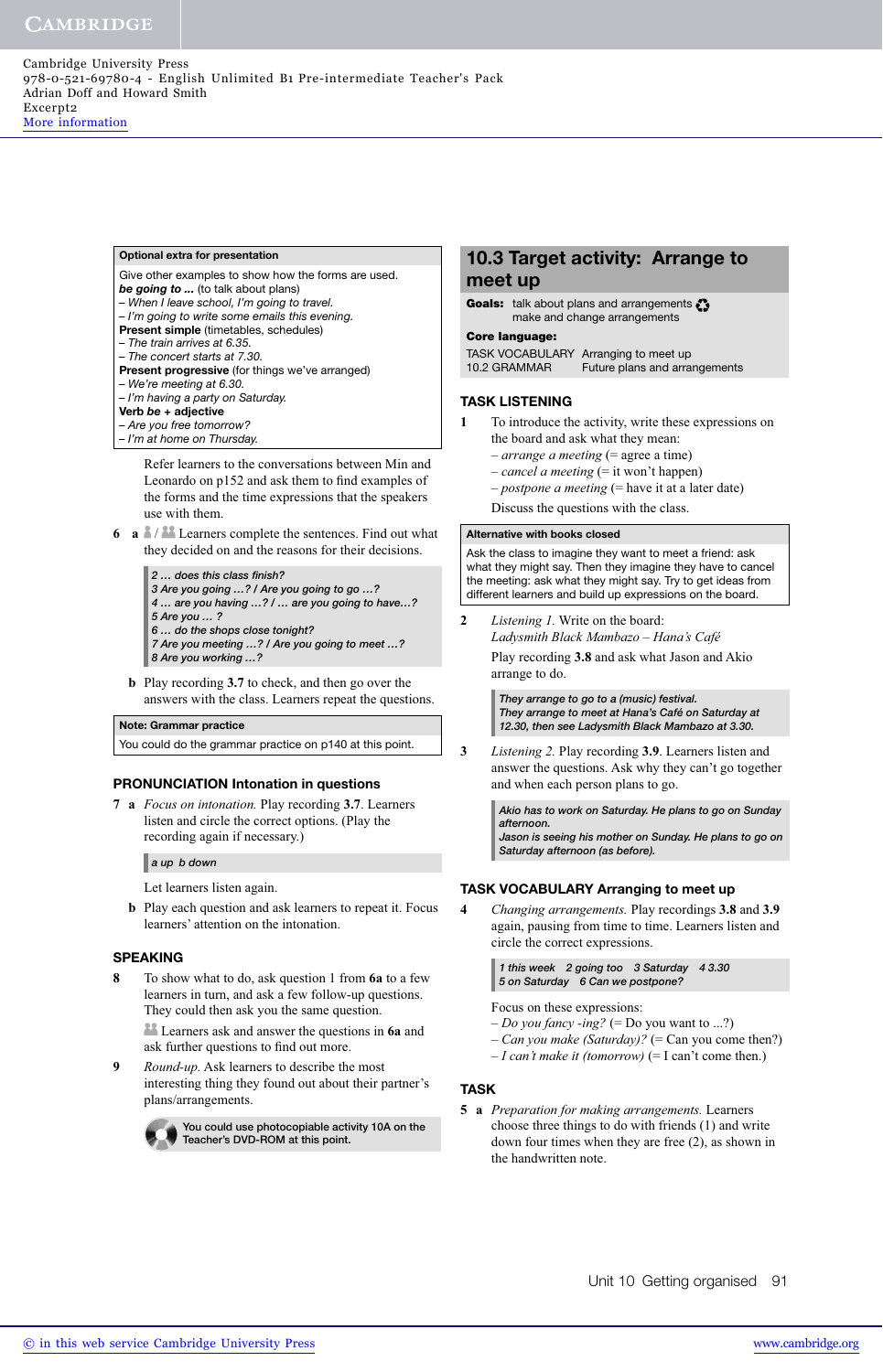Cambridge University Press 978-0-521-69780-4 - English Unlimited B1 Pre-intermediate Teacher's Pack Adrian Doff and Howard Smith Excerpt2 [More information](http://www.cambridge.org/9780521697804)

- **b** *Making arrangements: mingling activity.* Learners move round the class and make arrangements with three people, ensuring that they find a different person for each arrangement. They should note down their names beside the times they have written down, and write what the arrangement is (e.g. 1 tomorrow, 12 pm – go for lunch with Ahmed).
- **6 a** *Preparation for changing arrangements.* Learners cancel two of their arrangements. They cross out the arrangement and make a note of why it won't work.
	- **b** *Changing arrangements: mingling activity.* Learners try to make new arrangements with the two people, agreeing on a different date and time.

*Round-up.* Ask a few learners what they have arranged.

#### **Alternative: Learners remain seated**

If learners can't move freely round the class, they could arrange to meet two people who are sitting near them. In the second phase, they could cancel one of the arrangements they made, and try to find a new time.



**You could use photocopiable activity 10B on the Teacher's DVD-ROM at this point.** 

# **10 Explore**

#### **Keyword:** *make*

**Goal:** use *make* in a range of expressions<br>**Core language:** 

**Core language:** common expressions with make + noun make + object + verb, e.g. make people yawn make + object + adjective, e.g. make people happy

#### *make* **+ noun**

### **1 a Optional lead-in with books closed**

- To introduce expressions A–C, give examples, e.g. - I borrowed money to buy a car, and I need to make
- repayments every month.
- After class, I'm going to go home and make dinner. – My son is having problems at school, so I've made
- arrangements to see his teacher. Ask the class what you said, and write the expressions

on the board.

Look at the expressions in **1a** and ask which group they go in.

*A make a profi t, make repayments*

*B make a snack, make some salad C make an appointment, make friends, make mistakes*

To check that learners understand the expressions, you could use them in questions to the class, e.g.

- *If you go to a new town, how do you make friends?*
- *If you want to make a snack, what do you need? – What's the quickest way to make money?*
- **b** Ask learners to suggest other expressions for each type, and write them on the board. You could prompt ideas (e.g. *You can make a salad – what else can you make? What about drinks?*).

*Possible answers: A make a loss, make a fortune B make breakfast, make a cup of coffee, make an omelette C make the beds, make a fi re, make notes*

**2 a** *Questions with 'make'.* Check that learners know the forms of *make*, and write them on the board:

 *make – made – has made*

Learners complete the sentences.

*1 made a phone call 2 make a list 3 made a meal 4 make presentations*

 **b** Learners write two more questions, using expressions from **1a** and any others that you added.

**Learners ask and answer the questions.** 

Alternatively, do this with the whole class: learners ask a question and choose someone to answer it.

#### **Patterns with** *make*

- **3 a** *Books closed*. To introduce these uses of *make*, write on the board:
	- *a) It makes him feel better.*
	- *b) It makes people more relaxed.*

Point out the structure of the sentences: *make* + object + a) verb / b) adjective

Learners read the sentences and identify the meaning of *make* in the highlighted expressions (*Answer:* a).

 **b** *Books open*. Learners read the sentences again and decide which form they contain.

*a: 1, 2 b: 3, 4*

#### **Optional focus on meaning**

To enable learners to better understand the differences in the meaning of make in the sentences, ask them to discuss in pairs or groups which of the following best describes the meaning of make in each case. (Sentence numbers are in brackets.)

cause  $\dots$  to  $\dots$  (1, 2) cause to become  $\dots$  (3, 4)

**4** Learners tell each other what makes them furious, what makes them cry, etc.

*Round-up.* Take each adjective/verb in turn, and ask a few learners what they said about it.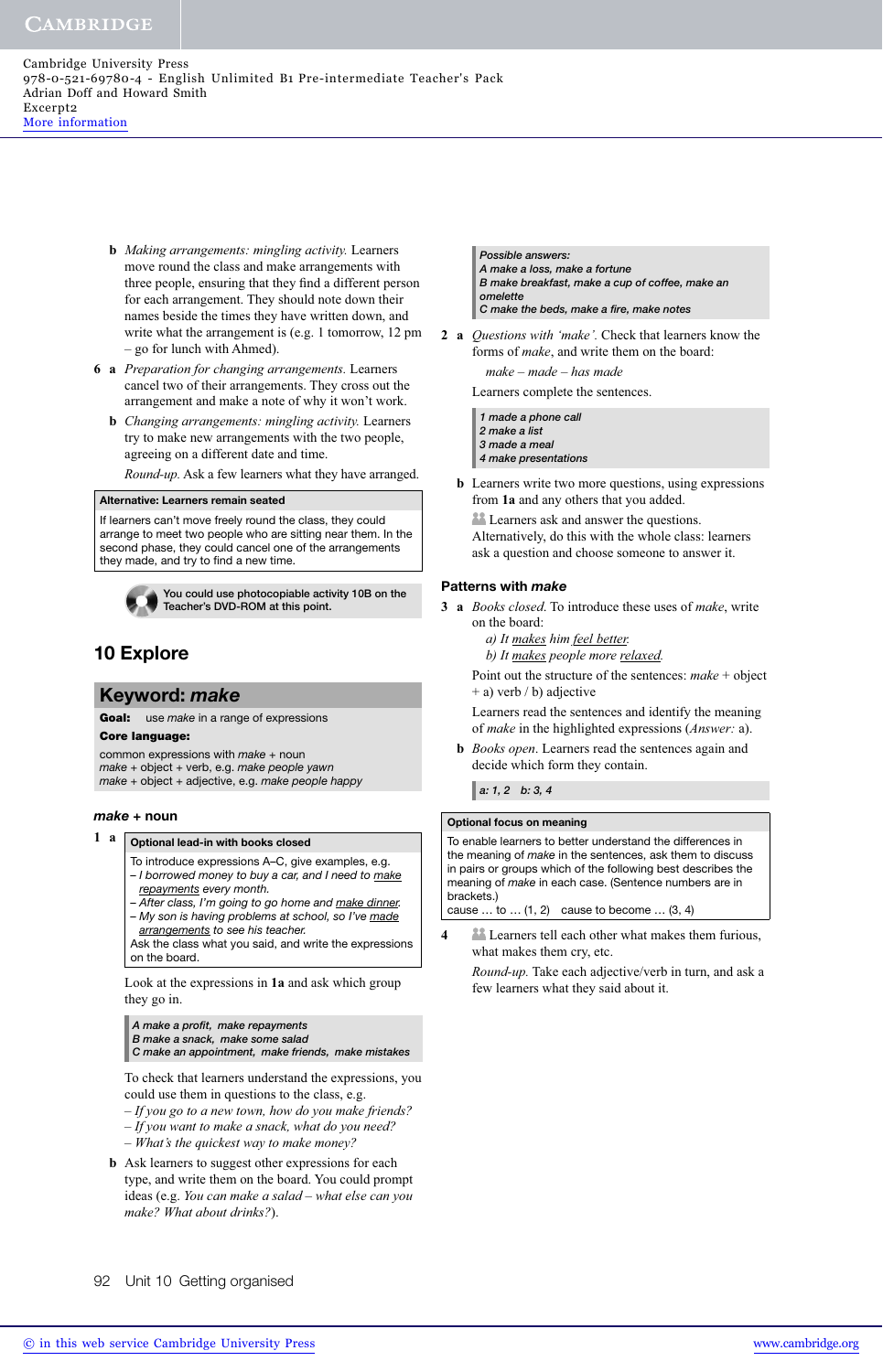# **Independent learning: Improve your listening**

- **Goals:** develop learners' awareness of approaches to listening (e.g. listening for general information, listening for detail) encourage learners to improve their listening skills and strategies
- **1** *Self-assessment activity.* Learners think about questions 1 and 2 and discuss them, noting down things they would like to understand better.

Discuss question 1 with the class and build up items on the board. For each item, ask what makes it difficult to understand (e.g. it's too fast/complicated).

#### **Alternative**

Write two list headings on the board: Easy and Difficult. Elicit things that learners might listen to in English, and ask the class which list each one should go in. Ask them what makes each kind of thing difficult or easy. Possible types: instructions/directions, songs, the news, real-life conversations, radio/TV interviews, telephone conversations.

**2** *Listening for general information.* Play recording **3.10** and answer the questions.

*1 Alexei 2 Ae-Young 3 Martin*

- **3 a** / / *Listening for main points.* Learners answer the questions.
	- **b** Play recording **3.10** again to check, and go through the answers with the class.

*1 Martin 2 Ae-Young 3 Martin 4 Alexei*

 **c** As you go through the answers, ask whether learners think the idea/strategy is good or not, and whether they tend to do (or would consider doing) the same.

#### **Alternative**

Do the whole of **3** as a single stage with books closed. Focus on each speaker in turn and ask the class how much they understood of what he/she said. Get ideas from different learners. Then play recording **3.10** to check, and ask what they think of the speaker's ideas.

- **4 a <sup>88</sup>/<sup>888</sup>** Learners make a list of ideas, one for each question.
	- **b** Learners read out their ideas, then look at the lists on p126.

# **Explore speaking**

**Goal:** use questions to preface invitations and requests<br>**Core language:** 

**Core corporations:** Are you free ...? Are you doing anything ...? What are you doing ...? Have you got a moment? Invitations: Would you like to ...? Do you want to ...? Requests: Could you ...? Can I ...?

- **1** To introduce the topic, read the examples with the class and establish that:
	- if we want to invite someone, we often start with a general question, e.g. *Are you free? Are you busy on Saturday?* This makes it easier for them to say 'No'.

– if we ask someone to do/for something, we often start with a question, e.g. *Do you have a pen? Are you busy?* This prepares them for what we'll say next.

#### **Alternative introduction with books closed**

Have conversations like those in **1**, e.g.

choose a learner and say Are you free?, then invite him/her for a coffee

– choose a learner and say Do you have a pen?, then ask to borrow it.

After each conversation, ask learners what your opening question was.

**2** *Listening for main point.* Learners cover the conversations in **3**. Play recording **3.11** and get learners to identify each of the three situations (1–3) by matching them with the pictures (A–C).

> *1 C (inviting someone to the cinema) 2 A (inviting someone for coffee) 3 B (asking for help with a computer)*

- **3** *Language focus.* Learners read the conversations. They underline the opening questions and the invitation or request in conversations 2 and 3.
	- *2 What are you doing tomorrow?*
	- *Do you want to meet up for a coffee in the morning? 3 Have you got a moment?*
		- *Sorry, but could you help me with my computer?*
- **4 a** *Discussion.* Learners read the conversations and decide how they might continue.

*Possible answers:*

- *1 A ... come to a Chinese restaurant with us on Saturday?*
- *2 A Do you want to go out for lunch?*
- *3 B Yes, I am.*
- *A I'm going to the exhibition at the Arts Centre. Would you like to come?*
- *4 B Yes, I have.*
- *A Could I use it for a moment?*
- *5 B Yes, I am.*
- A Shall we meet for a coffee first?
- *6 B Nothing special, no. A Would you like to go for a drive?*
- **b la** Learners practise the conversations.
- **5 a** Give learners numbers 1–4, going around the class, or let learners choose an activity. They read the instructions for their number and prepare what to say.
	- **b** *Mingling activity.* Learners move freely round the class, finding people to join them in their activity.
	- **c** *Round-up.* Ask learners which activity they had and who they found to join them in their activity.

#### **Alternative**

If it is difficult to move around the class, learners could stay in their seats and ask two or three people who are sitting near them.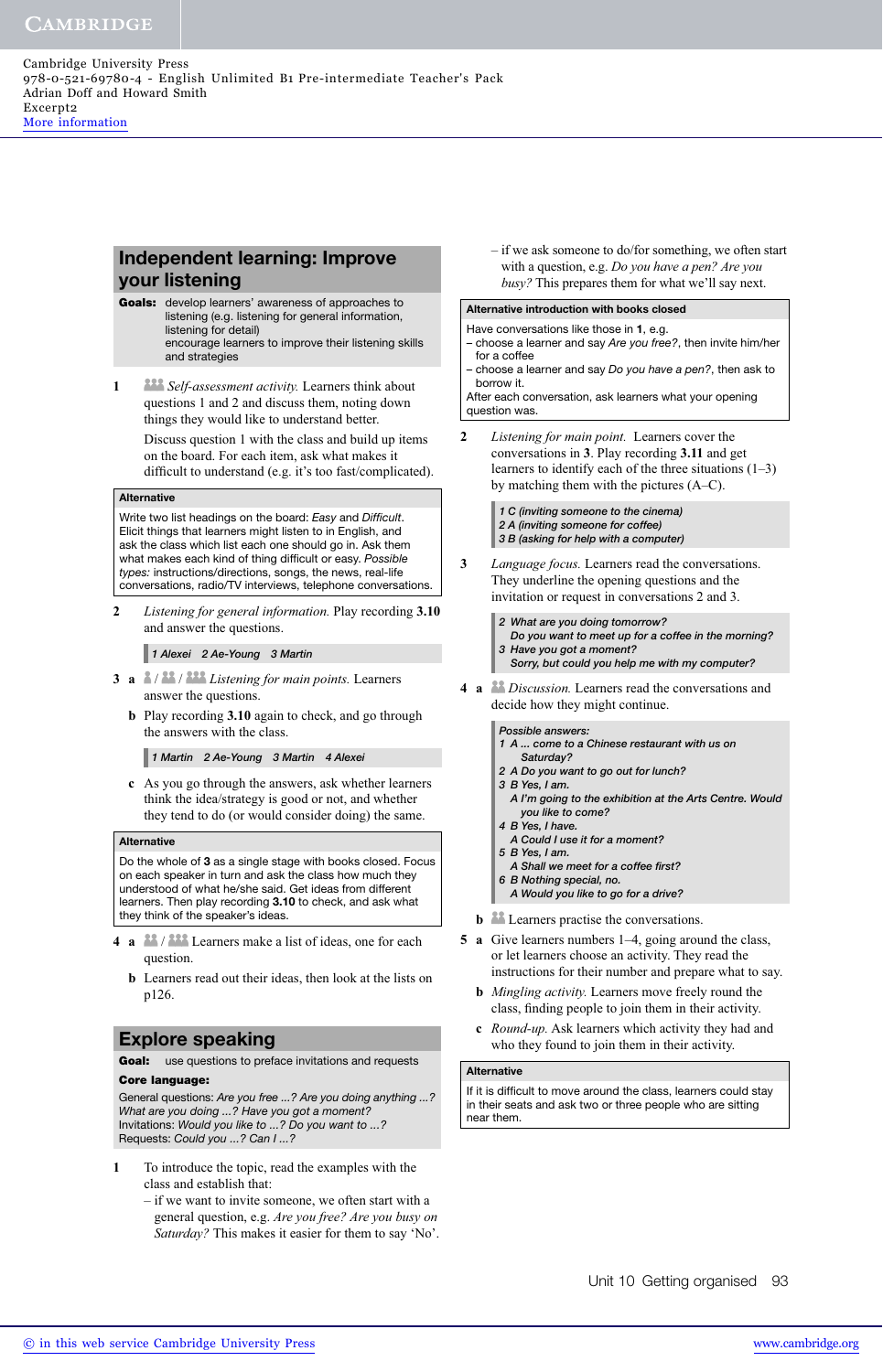# **10 Look again**

## **Review**

#### **VOCABULARY Hotel collocations**

**1 a** To show what to do, ask what word in B goes with *air* (*Answer:* conditioning).

 $\frac{2}{3}$  /  $\frac{22}{1}$  Learners match the other items.

| en-suite bathroom | double room     |
|-------------------|-----------------|
| Internet access   | private parking |
| business centre   | health club     |
| buffet breakfast  |                 |

- **b** Ask learners to suggest other collocations. You could prompt them by giving the first word yourself, e.g. *single (room), reception (desk), dining (room), twin (room), swimming (pool), fi tness (centre), car (park)*.
- **c** Learners imagine a perfect hotel, and write a list of features. One learner from each group describes their perfect hotel, using their list to help them.

#### **Writing option**

Groups write a web page advertising the hotel and listing its features. Alternatively, learners could do this for homework.



**You could use photocopiable activity 10C on the Teacher's DVD-ROM at this point.** 

#### **GRAMMAR Future plans and arrangements**

**2 a** Ask learners if they can remember different ways to talk about future plans. Ask them to give examples of each.

 $\frac{2}{3}$  /  $\frac{22}{1}$  Learners complete the conversation.

*1 Can 2 are 3 going 4 have / 'm/am having 5 're/are getting 6 is 7 can't 8 I'm taking 9 can 10 leaves 11 get*

**b b** Learners think of changes they could make to the conversation and note them down.

Then they role play the conversation.

*Round-up.* Ask pairs in turn to have their conversation. The others listen and say what details they have changed.

#### **CAN YOU REMEMBER? Unit 9 – Reacting to news, thanking, apologising**

**3 a** Learners circle the best responses.

*1 Well done! 2 I'm sorry to hear that. 3 That's very kind of you. 4 That's not good.*

#### **Alternative with books closed initially**

- Say each of A's remarks in turn (e.g. I passed my driving test yesterday.). Ask learners to give suitable responses (e.g. Well done! Congratulations! That's great!). • Then learners open their books and do **3a** as a check.
	- **b Learners** form A/B pairs and have the conversations. A reads sentences 1–4 and B responds from memory. Then learners change roles and repeat the activity.

# **Extension**

#### **SPELLING AND SOUNDS** *au***,** *aw* **/**ɔ-**/**

- **4 a** Play recording **3.12**, or say the words yourself. Learners repeat. Check that they pronounce the /ɔː/ sound correctly. Point out that it is a long sound, said with lips rounded.
	- **b** Learners write the words. Then write them on the board in two lists.

*au: autumn, daughter, exhausted, sauce aw: draw, lawyer, strawberry, yawn*

- **c** Ask learners to try saying the words, then play recording **3.13** to check, or say them yourself. Learners repeat.
- **d** *Spellcheck: books closed.* Play recording **3.14** or say the words. Learners write them down.
- **e** *Books open.* Learners check the spellings in the script on p153.

#### **NOTICE Work**

**5 a** Read the sentences and match them with the definitions.

#### *1 c 2 b 3 a 4 d*

- Point out that:
- 
- $-$ *work* can be either a noun (= a job) or a verb – we say *at work*, *after work, to work* without 'the'
- we often use *work* to talk about machines and
- appliances (= *go*, *run*):
- *The dishwasher isn't working.*
- *Is the light working?*
- *This calculator doesn't work.*
- **b 12** / **222** Learners discuss the questions.

Talk about the questions with the class. (For question 2, encourage learners to think of specific examples, e.g. a computer, a plug, a torch, a car, an iron. Focus on whether they try to mend it themselves or get help from someone else.)

#### **Self-assessment**

To help focus learners on the self-assessment, you could read it through, giving a few examples of the language they have learned in each section (or asking learners to tell you). Then ask them to circle a number on each line.

94 Unit 10 Getting organised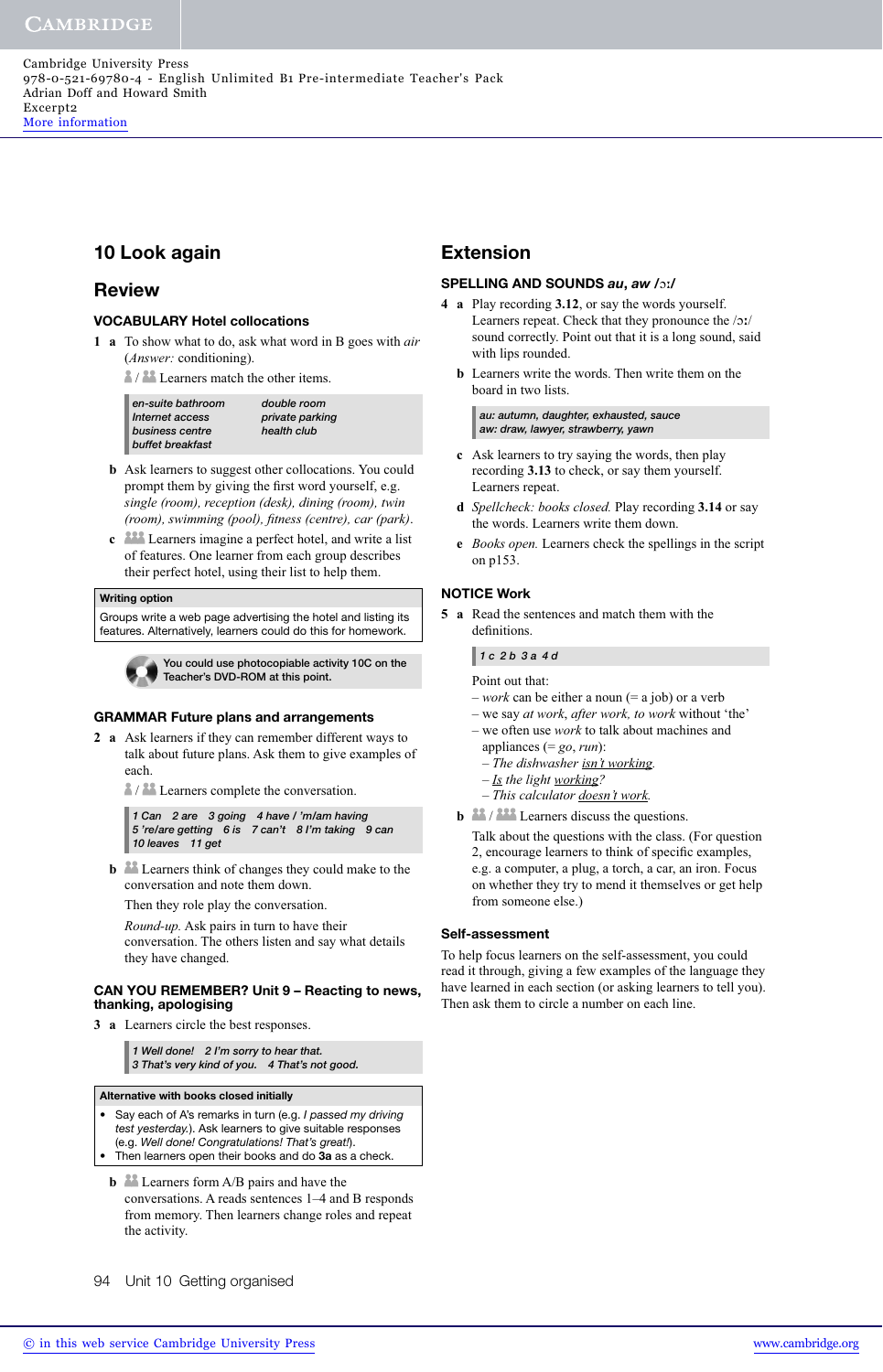# **Unit 10 Extra activities on the Teacher's DVD-ROM**

**Printable worksheets, activity instructions and answer keys are on your Teacher's DVD-ROM.**



# **10A Special dates**

**Activity type:** Speaking – Exchanging personal information – Groups

**Aim:** To talk about important dates / contrast plans with more general predictions

**Language:** Talking about feelings and habits (review) / talking about plans – Use any time after 10.2.

**Preparation:** Make one copy of the worksheet for each learner.

**Time:** 15–20 minutes



| <b>10C Hotel roles</b>                                                                                                                                                                                                                                                                                            |                                                                                                                                                                                                                         |
|-------------------------------------------------------------------------------------------------------------------------------------------------------------------------------------------------------------------------------------------------------------------------------------------------------------------|-------------------------------------------------------------------------------------------------------------------------------------------------------------------------------------------------------------------------|
|                                                                                                                                                                                                                                                                                                                   | B                                                                                                                                                                                                                       |
| 1 Guest: You would like to order a taxi to take                                                                                                                                                                                                                                                                   | 1 Receptionist: You are particularly busy at the                                                                                                                                                                        |
| you to the airport in the morning. You go to                                                                                                                                                                                                                                                                      | moment, but there's a courtery phone for questa-                                                                                                                                                                        |
| Reception.                                                                                                                                                                                                                                                                                                        | in the jobby. Direct the guest to this phone.                                                                                                                                                                           |
| 2 Receptionist: Respond to the quest's                                                                                                                                                                                                                                                                            | 2 Guest: You are in room 134. There we't any                                                                                                                                                                            |
| problem.                                                                                                                                                                                                                                                                                                          | toilet paper in the hathroom. Phone Reception.                                                                                                                                                                          |
| 3 Guest: You need a recommendation for a                                                                                                                                                                                                                                                                          | 3 Receptionist: You want to be helpful, but you.                                                                                                                                                                        |
| good restaurant near the hotel.                                                                                                                                                                                                                                                                                   | are new to the area. Find a solution, though,                                                                                                                                                                           |
| 4 Receptionist: You receive a phone call from                                                                                                                                                                                                                                                                     | 4 Hotel inspector: You are very demanding.                                                                                                                                                                              |
| a hotel impector who is staying in room 405.                                                                                                                                                                                                                                                                      | Phone Reception and make three-                                                                                                                                                                                         |
| You need to be very helpful.                                                                                                                                                                                                                                                                                      | unreasinable requests.                                                                                                                                                                                                  |
| 5 Guest 1: You are in room 205. It's late at night.<br>You were having a shower when you heard a<br>knock at the door. You put on your bathrobe<br>and went out to see who was there, but there<br>was nobody and then your door shut behind.<br>you. Ask the person in room 206 If you can use<br>hla/her phone. | 5 Guest 2: You are in room 208. Tou were asleep.<br>in your room when there was a knock at your<br>door. You upen it to find a wet man/woman<br>weating a bathrobe. Respond to his/ber<br>requirer.                     |
| 6 Guest: You are in room 105. There is a very                                                                                                                                                                                                                                                                     | 6 Receptionist: The people having the loud                                                                                                                                                                              |
| loud party in the balkoom beneath you. It's                                                                                                                                                                                                                                                                       | party in the ballroom are important regular                                                                                                                                                                             |
| 10 o'clock and you can't get to sleep. You                                                                                                                                                                                                                                                                        | customers at the hotel. You want to keep their                                                                                                                                                                          |
| have an important business meeting tomorrow                                                                                                                                                                                                                                                                       | business, but you need to keep the guest in                                                                                                                                                                             |
| morning. Phone Reception.                                                                                                                                                                                                                                                                                         | room 105 happy.                                                                                                                                                                                                         |
| 7 Manager: The hotel is fully booked, but you<br>need to calm your quest down and find a<br>solution to the problem.                                                                                                                                                                                              | 7 Owest: You are with your write/busheld. You<br>are staying at the botel for three days. When<br>with get to your room, you find it is a single<br>room. Talk to the manager. You are very upset.                      |
| & Guest: You are in room 361, an executive<br>suite. You have brought your pet tortoise to the<br>hotel with you. Phone Reception to ask for a<br>bowl of lettuos for him.                                                                                                                                        | 8 Receptionist: The guest in room 381 is very<br>famous, so be very helpful when you respond.<br>to his request.                                                                                                        |
| 9 Receptionist: It is 2 am and the fire alarm has                                                                                                                                                                                                                                                                 | 9 Guest: You are in roots 217. It is 2 are and you.                                                                                                                                                                     |
| just gone off in the middle of the night. You're                                                                                                                                                                                                                                                                  | have just been sythen up by a loud noise which                                                                                                                                                                          |
| next supplie of thusewin as recall first.                                                                                                                                                                                                                                                                         | is still continuing. Phone Reception to complain.                                                                                                                                                                       |
| 10 Guest: It's 9 pm. You have a plane to catch<br>fornomow morning. You need to get up at<br>5.15 am and leave by 6 am or you will miss<br>your plane. You have a long journey ahead of<br>you and need brasidast before you leave. Go to<br>Reception.                                                           | 10 Receptionist: You know that the night porter<br>who does the wake-up calls is not very<br>reliable. You also know that the dining room<br>does not open for breakfast until 7 am. Find a<br>ackazion to the problem. |

# **10B Make a date**

**Activity type:** Writing / Speaking – Diary writing / Conversations – Whole class

**Aim:** To talk about / make arrangements with other people

**Language:** Present progressive for future free-time arrangements – Use any time after 10.3.

**Preparation:** Make one copy of Worksheet 1 for each learner. Make enough copies of Worksheet 2 for each learner to have at least one activity strip, and cut them up.

**Time:** 20–30 minutes

# **10C Hotel roles**

**Activity type:** Speaking – Mini role plays – Groups / Pairs

**Aim:** To practise / role play various hotel situations / make and respond to requests

**Language:** Prefacing requests and responses for politeness – Use any time after Explore speaking.

**Preparation** Make one copy of the worksheet for every two learners. Cut into two strips, A and B.

**Time:** 20–30 minutes

# **Unit 10 Self-study Pack**

#### **In the Workbook**

Unit 10 of the *English Unlimited Pre-intermediate Workbook* offers additional ways to practise the vocabulary and grammar taught in the Coursebook. There are also activities which build reading and writing skills and a whole page of listening and speaking tasks to use with the DVD-ROM video, giving your learners the opportunity to hear and react to authentic spoken English.

- **Vocabulary:** Hotel facilities; Staying in a hotel; *make*
- **Reading:** Social networking
- **Grammar:** Future plans and arrangements
- **My English:** Jung-Soo from Korea
- **Explore writing:** Email describing arrangements
- **DVD-ROM Extra:** Keeping in touch online Monica and Rushda

### **On the DVD-ROM**

Unit 10 of the *English Unlimited Pre-intermediate Selfstudy Pack DVD-ROM* contains interactive games and activities for your learners to practise and improve their vocabulary, grammar and pronunciation, and also their speaking and listening, plus an animated video, with the possibility for learners to record themselves, and a video of authentic spoken English to use with the *Workbook*.

- **Vocabulary, Grammar and Keyword:** Extra practice activities
- Pronunciation: Intonation in questions; /ɔː/
- **Explore speaking:** Making arrangements
- **Animated video:** Checking in
- **DVD-ROM Extra:** Keeping in touch online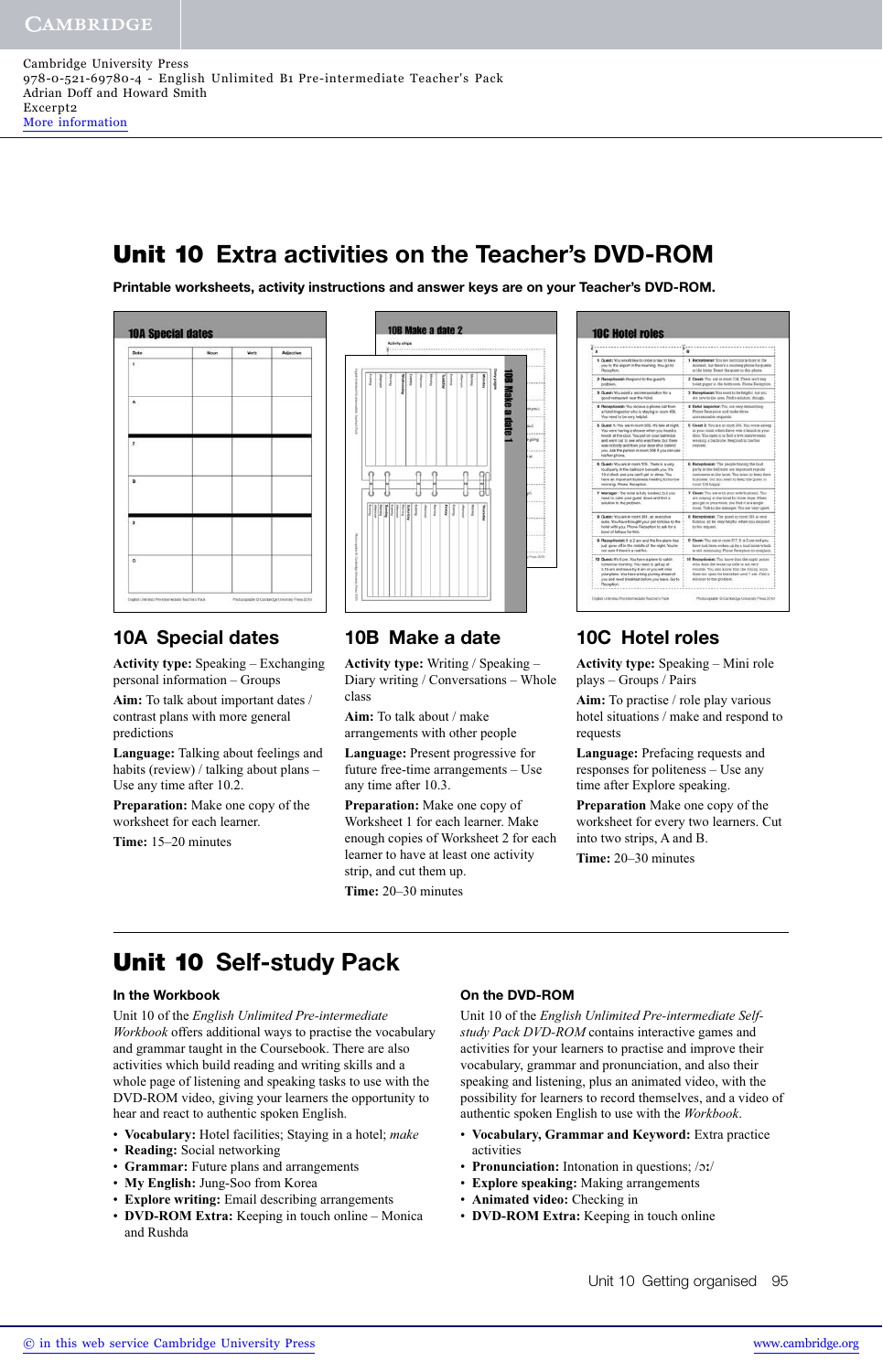# **Spaces**<br> **11.1**<br> **Goals:** talk about homes and<br> **Core language:**<br> **Core language:**

# **5.1 11.1**

**Goals:** talk about homes and housing describe imaginary situations

**VOCABULARY** Describing homes GRAMMAR would

# **Moving**

#### **VOCABULARY Describing homes**

#### **1 Optional lead-in with books closed**

Write on the board We've moved, and ask what it means (= we now live in a new home). Tell the class that in this lesson, they will be talking about moving.

Read the postings with the class and ask a few questions, e.g.

- *Why do you think LaurenF was shocked?*
- *Why do you think TR moved so often?*
- *Why is moving bad for kids?*

 / Learners talk about the questions. Go through the questions. Find out who has moved the most, and how they felt about it. Then find out who has moved the least, and how they feel about it.

**2** *Matching task.* Ask what learners know about Sydney, and check what an *estate agent* is (= a person who buys and sells houses and flats).

Learners read the descriptions and match them with the pictures.

### *1 C 2 B 3 A*

**3 a** / *Describing features.* Learners read again and find the words.

> *2 swimming pool 3 garden 4 balcony 5 parking 7 air conditioning 8 wooden fl oors 10 spacious 11 modern 12 traditional 13 large 14 warm 15 cool*

Check the meaning of any new words, e.g. *fireplace* (= where you light a fire in a room), *wooden* (= made of wood), *spacious* (= big, with lots of space), *traditional* (= in an old style).

- **b** Play recording **3.15** to check. Learners practise saying the words. Focus especially on the  $/f$  sound in *conditioning*, *spacious*, *traditional*.
- **4** / *Expressions for homes.* Learners match the sentence halves to make sentences about homes.

#### *1 d 2 e 3 f 4 a 5 b 6 c*

As you go through the answers, focus on these expressions:

- $-\textit{close to}$  (= near)
- *has a view of (the mountains)* (= you can see them)
- *perfect for* (= exactly the right place)
- $-$  *two-storey apartment* (= it has two floors).

You could ask a few questions round the class, e.g.

- *How many fl oors does your apartment block have? – Which fl oor do you live on?*
- *Do you have a view?*
- *What are you close to?*

#### **Language note:** *storey* **or** *fl oor***?**

Floor and storey mean the same. We usually use storey in the expressions one-storey, two-storey etc., before a noun: – a two-storey apartment, a ten-storey office block.

- In other expressions, we normally use floor:
- We live on the 15<sup>th</sup> floor.
- The building has ten floors.

#### **Optional practice**

- Learners read the descriptions again. Then they cover them and tell you what they remember about the three homes.
- They could also do this in groups of three: learners each read one description, then tell the others what they remember.

#### **SPEAKING**

**5** Learners think about how to describe their home, and make a few notes.

**Learners tell each other about their home and ask** questions to find out more.

*Round-up.* Ask a few learners to describe their partner's home.

#### **Optional homework task**

Learners could find pictures of their home or take some with a mobile phone, and then show and describe them in the next lesson. They could include shots of the street and the view from the house/flat.

This is given as an option since some learners may prefer not to show pictures of their home.

# **A dream home**

#### **LISTENING**

**1** To introduce the activity, look at the homes on p90 with the class. Ask learners which one they would prefer to live in, and why.

*Listening for general idea.* Play recording **3.16**. Learners answer the questions.

*1 Donna likes the idea of moving. José doesn't like the idea. 2 1C and 3A*

- **2** *Listening for main points.* See if learners can answer the questions. Then play recording **3.16** again to check.
	- *1 Possible answers: They don't have enough money. / It's too expensive. / It's too far from Sydney. / He doesn't want to change jobs. / He loves the city.*
	- *2 They move and José changes his job.*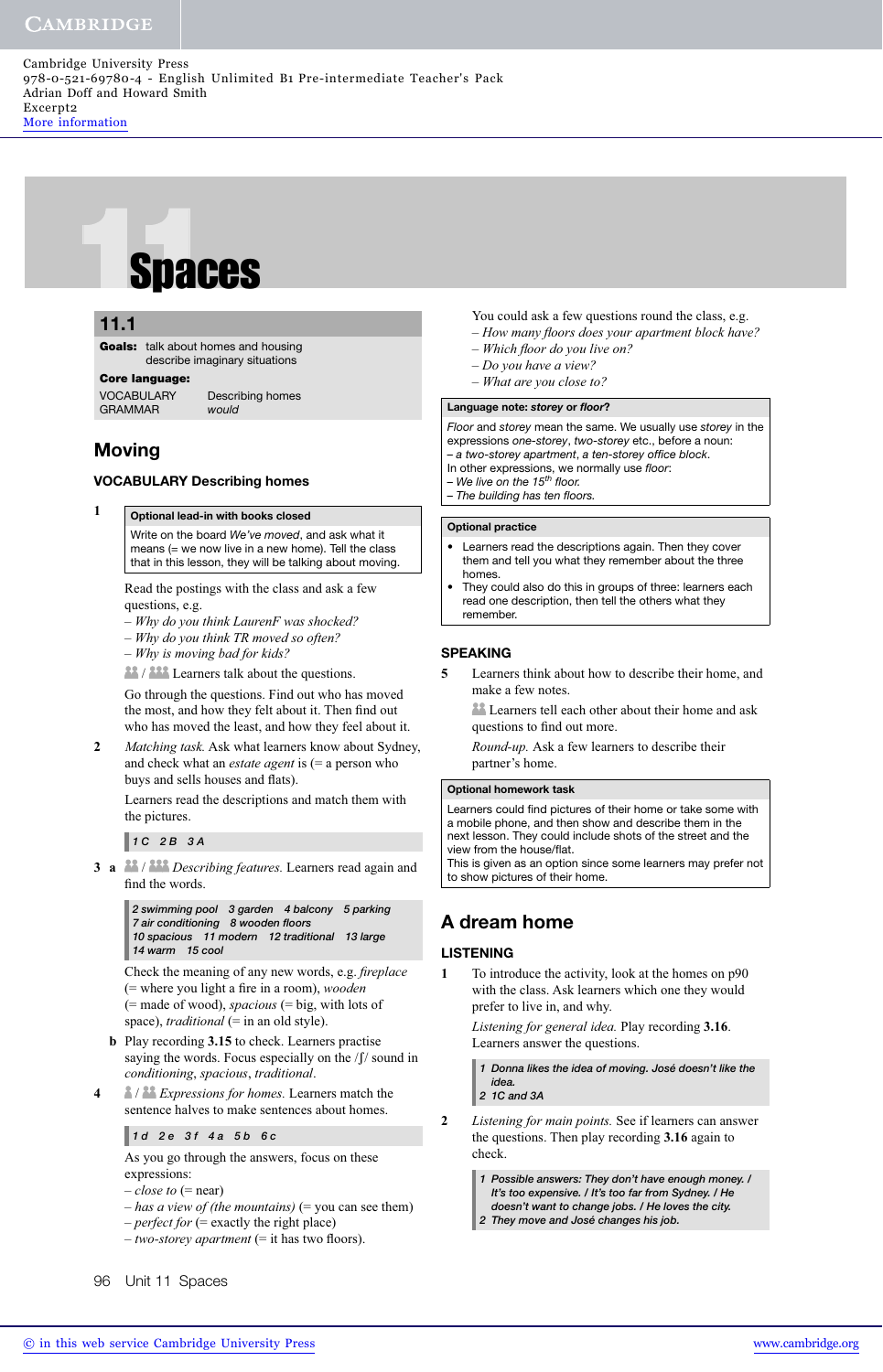#### **GRAMMAR** *would*

**3** *Focus on meaning.* Learners read the lines from the conversation and discuss the questions.

*1 the present or future 2 a situation that is not real*

Point out that:

- they aren't really planning to do this in the future it may never happen.
- they're just imagining what it would be like.
- for situations like this, we use *would.*

Show on the board how *would* becomes *'d*: *we would come home* → *we'd come home*

**4 a** *Focus on form.* Learners complete the table.

| ? What would I do       | Would you change ? |
|-------------------------|--------------------|
| $+$ I bet you'd find $$ | I think I would.   |
| - I wouldn't want       | No, I wouldn't.    |

- **b** Play recording **3.17** to check. Learners practise saying the sentences. Focus their attention on the pronunciation of /wυd/ and /wυdnt/ (no 'l' sound).
- **5 a** Learners complete the descriptions.

*1 would be 2 would like ('d like) 3 would be 4 would have 5 would have 6 would like ('d like) 7 would be*

 **b** Play recording **3.18** to check, then go through the answers with the class.

Find out who:

- is happy where they are now
- would like their own home, but in a different place
- would like to live in a different home.

#### **Optional text focus**

- Ask learners what tells them that Natalie is not living in
- Trinidad and Eduardo is not living in Brazil.
- Natalie would be able to grow mangoes, etc. in Trinidad. (She is currently living in a colder place where she can only grow lettuce and spinach.)
- Eduardo compares the apartment where he is living with his 'old home' in Brazil.

#### **Note: Grammar practice**

You could do the grammar practice on p140 at this point.

#### **SPEAKING**

**6 a** To help learners prepare, ask them to imagine their ideal home. Go through the features together, and give questions for them to think about, so they can develop a mental image of their ideal home, e.g.

*Location: Where would it be? Is it in a city? In the country? By the sea? In the mountains? What about the view?*

*Size: Would it be a house or an apartment? How many*  rooms? On one floor or more than one floor? *Rooms: How many rooms? What style would they be* 

*in? Would they be modern? traditional? spacious?* 

When learners have a complete image of their ideal home, they make notes about it.

**b Learners** describe their ideal home to the others in the group, using *would* where appropriate. The others ask questions to find out more details.

*Round-up.* Ask each group to tell you about their most interesting home.

#### **11.2**

Goals: talk about homes and housing discuss pros and cons

**Core language:**

VOCABULARY Talk about pros and cons<br>PRONUNCIATION Groups of words 1 Groups of words 1

# **Le Corbusier**

#### **READING**

**1** To introduce the topic, look at the photos with the class and discuss the questions. To make question 4 more focused, you could ask learners to make a list of good and bad points, then see if they have the same answers.

#### **Optional lead-in: books closed**

Write Le Corbusier on the board (and if possible show a photo of him). Ask if anyone knows who he was or why he was famous. Then open books and discuss the questions.

**2** *Reading for general idea (skimming).* Learners read the article quickly and answer the questions. They shouldn't try to understand details at this stage.

#### *1 D 2 E 3 F 4 A 5 B 6 C*

Go through the answers paragraph by paragraph, asking what each is about.

**3** *Reading for inference.* Learners read again and answer the questions. Explain that the text will give them certain information and they need to draw further conclusions from it to arrive at their answers. Those who finish early could discuss their answers with the person next to them.

#### *1 Le Corbusier*

*2 Ranjit Sehgal (and the people who live there) 3 writers on urbanisation 4/5 Laurent Bouvier*

#### **SPEAKING**

**4** *Discussion.* Go through each opinion in **3** and ask learners whether they think they are good ideas or not.

#### **Alternative**

To focus on the main point of the article, ask: What were Le Corbusier's basic ideas?

- Answers:
- to build concrete tower blocks
- to provide inexpensive, quiet, spacious homes
- for tower blocks to have all their own facilities Then ask: What went wrong with the ideas?
- Answers:
- people built them too cheaply
- they built them far from city centres
- they didn't provide facilities

Use this as a basis for discussion. Ask the class if they think Le Corbusier's ideas themselves were good or bad, and why.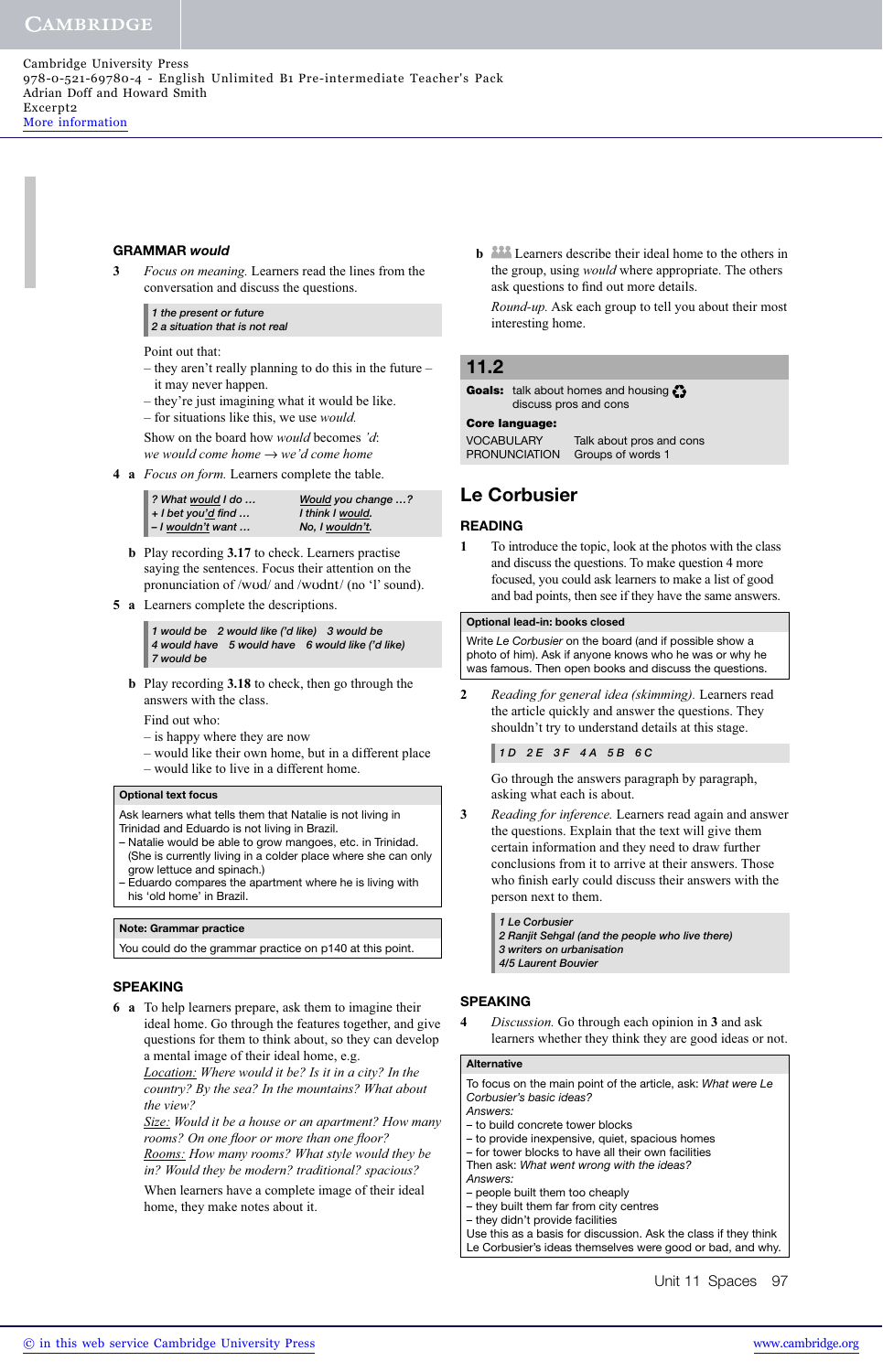# **The thing is ...**

#### **VOCABULARY Talk about pros and cons**

**1** *Expressing opinions: reading.* Read what each person says in turn. Ask if the highlighted expressions indicate positive, negative or neutral opinions.

> **Randeep G:** *negative* **Sehar M:** *positive* **Devi R:** *negative* **Neena R:** *neutral*

**AR** / **ASP** Ask learners to read each text fully and decide whether the highlighted expressions are modified by other things the people say. For example, Randeep begins with something that indicates a negative opinion, but he goes on to say that it's good for his parents / retired people, but not for him.

To focus on the highlighted expressions, write on the board:

#### *The problem is, ...*

Ask learners to cover the page and remember what the other expressions were. Add the following on the board (they include the other expressions learners have remembered and prepare them for **2**).

- *The bad/worst thing about ... is, ...*
- *The good/best thing about ... is ...*
- *The trouble is, ...*
- *The thing is, ...*

Point out that we often begin a sentence with these expressions when we give an opinion.

**2 a** / **a** Learners choose one topic, and write four sentences about it*.* Don't ask them to read out their sentences yet – they will do this in **4**.

#### **PRONUNCIATION Groups of words 1**

- **3 a** Play recording **3.19**, and point out that the speakers pause slightly between the two groups of words.
	- **b** *Practice.* Play recording **3.19** again. Learners practise saying the sentences. Focus their attention on making the appropriate pause between the two parts.
- **4** / Take each of the topics in **2** in turn and ask learners to read out their sentences. Ask the class if they agree.

#### **SPEAKING**

- **5 a** Learners look at the topics and write two lists: good things (or the best things) and bad things (or the worst things). Go round and check, giving help where necessary.
	- **b** *Describing an area.* Learners each describe their area. Others ask questions to find out more. If learners come from the same area, find out whether they agree.

#### **Options: Monolingual and multilingual classes**

Monolingual classes

If learners come from the same area, they could sit together in groups and see if they agree.

As a round-up, ask a student from each group to summarise the group's opinion. Multilingual classes

Learners could talk either about the place they come from or about the place where they are studying.



**You could use photocopiable activity 11A on the Teacher's DVD-ROM at this point.** 

# **11.3 Target activity: Talk about a problem**

Goals: describe imaginary situations discuss pros and cons talk about ways to solve problems

**Core language:** TASK VOCABULARY Solving problems 11.2 VOCABULARY Talk about pros and cons 11.1 GRAMMAR would

#### **TASK LISTENING**

**1** To introduce the activity, read the situation (the two sentences at the bottom of the picture). Ask what problems Marisa's daughter might have. Get a range of possible answers, e.g. *She doesn't like the family. The family make too much noise. The room is too small. She feels lonely.*

*Listening for main point.* Play recording **3.20**, then ask what the problem is.

*Eva (Marisa's daughter) doesn't get on with the family's daughter. She's always complaining about Eva. She says she doesn't clean enough and her music's too loud.*

Make sure learners understand *complain* (= say things are wrong) and *get on with* (= like someone, have a good relationship).

**2** *Listening for details.* Read the suggestions, then play recording **3.20** again. Learners listen and tick the suggestions that Marisa thinks are a good idea and put a cross by the others.

*Possible answers: 1* ✗ *(The daughter is there all the time.) 2* ✓ *(But Eva did talk to her, and she wasn't interested.)* 3 √ (But Eva would find it difficult. They're really nice.) *4* ✗ *(Eva wouldn't want to do that.)*

*5* ✗ *(It's not easy for her to move – she lives close to her college.)*

#### **TASK VOCABULARY Solving problems**

- **3 a** *Matching task.* Learners match the sentence halves.
	- **b** Go through the answers with the class. If necessary, learners check in the script on p154.

*1 e 2 c 3 a 4 b 5 d*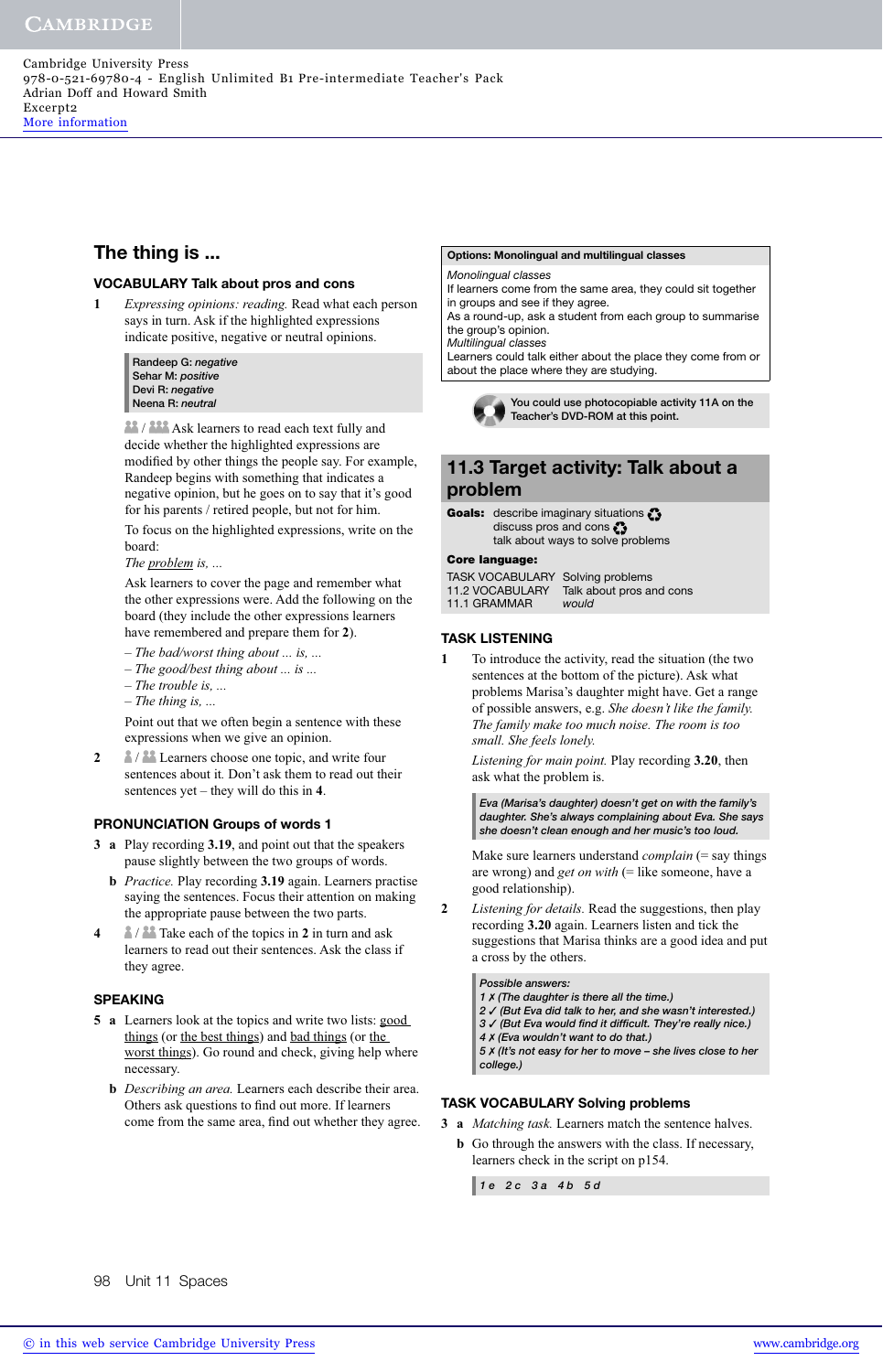Cambridge University Press 978-0-521-69780-4 - English Unlimited B1 Pre-intermediate Teacher's Pack Adrian Doff and Howard Smith Excerpt2 [More information](http://www.cambridge.org/9780521697804)

> Ask learners to say the expressions used for introducing suggestions, and write these on the board: *Maybe she should ... Could she ...? Would it be possible to ...? I'd (probably) ...*

- **c** Learners cover 1–5 and try to remember the suggestions.
- **4** *Discussion.* Ask the class if they have any other ideas about what Eva should do (e.g. not play music; invite the daughter out for a drink; make new friends so she doesn't need to spend so much time at the flat).

#### **TASK**

**5** *Listening.* Play recording **3.21**, then ask what problems each person has.

> **Paula:** *her housemate cooks a lot, but never does the washing up.*

> **Leonardo:** *his neighbour sings in the morning (like an opera singer).*

- Ask further questions, e.g.
- *What does her housemate leave?* (*Answer:* Pots, pans, knives, forks.)
- *What has she tried doing?* (*Answer:* Everything: she's left notes, sent texts, sent emails.)
- *Who leaves the house fi rst?* (*Answer:* Her
- housemate he leaves early.)
- *Why can't Leonardo leave his neighbour a note?* (*Answer:* He doesn't know him.)

Point out the expression *Have you tried ...-ing?* (= Do this – perhaps it will help), e.g.

- *Have you tried leaving a note in the kitchen?*
- **6 a** *Discussion.* Learners think about each problem, and continue the two sentences.

#### **Alternative**

Ask some pairs to think about Paula's problem and other pairs to think about Leonardo's problem.

- **b** *Round-up*. Ask for different ideas from the class.
- **7 a** Learners think of a similar problem they have had or know of.
	- **b 32** / **Speaking activity**. In turn, learners tell their partner or others about their problem, and the others suggest ways to solve it.

#### **Alternatives**

#### 1 Mingling activity

After **7a**, learners move freely round the class. They tell other people about their problem and ask for suggestions. Round-up. Learners say what their problem was, and what suggestions people made.

2 Problem cards

Think of four or five problems or adapt problems from magazine 'problem' pages, and write or type them out on cards. Give one to each group to discuss. Then they pass their problem on to the next group, and so on, until all groups have talked about all the problems.



**You could use photocopiable activity 11B on the Teacher's DVD-ROM at this point.** 

# **11 Explore**

#### **Keyword:** *there*

Goal: use *there* in a range of contexts<br>Core language:

**Core language:** there is/are/was/were to talk about places/things/situations there will be to talk about situations there to refer to a place/places that has/have been mentioned earlier

**1** Learners put the words in order.

*1 There's a large living room with a balcony. 2 There are some second-hand stalls just over there.* 3 There'll be less traffic on the roads in 2050.

Go through the answers and, if necessary, write the sentences on the board.

- Point out that:
- we can use *there* + *be* to describe places/things/ situations
- it can be past, present or future.
- Give examples to show this:
- *There <u>is</u> a lot of traffic.* (now)
- There was a lot of traffic five years ago. (past)
- *There* will be a lot of traffic in 2050. (future) **2 a** *Focus on 'there', 'it' and 'they'.* Learners read the
	- short description. Establish that: – to introduce the idea of something in, e.g., a town,
		- we say: *There's a café …* (not *It's a café*.). we use *it* or *they* to refer back to something we said:
		- *There's a café. <u>It</u> opens at ten. (It* = the café) *There are … parks. They're … free.* (*They* = the parks)
	- **b** *Gap-fill activity*. Learners complete the description.

*there There they It it*

- **c** Play recording **3.22** to check and go over the answers with the class. Learners repeat the sentences. Point out that *there* and *they're* sound almost the same.
- **d** *Describing your home: writing.* Learners write a short description of their home. As they do this, go round and check that they are using *there*, *it* and *they* correctly.
- **e** Learners read out their descriptions in turn. After each one, check by asking other learners which room is the person's favourite, and why.
- **3 a** *Focus on 'there' to avoid repetition.* Give examples to show how we use *there*:
	- *I like London. I lived there for three years.* (*there* = in London)
	- *I like London. I often go there.*(*there* = to London)
	- Learners say the sentences with *there*.

*2 We do everything there, … 3 I usually get there … 4 I probably go there … 5 I stay there …*

 **b** *Writing: personalisation.* Learners write similar sentences to those in **3a**, but about themselves. *Round-up.* Learners read out their sentences to the class.

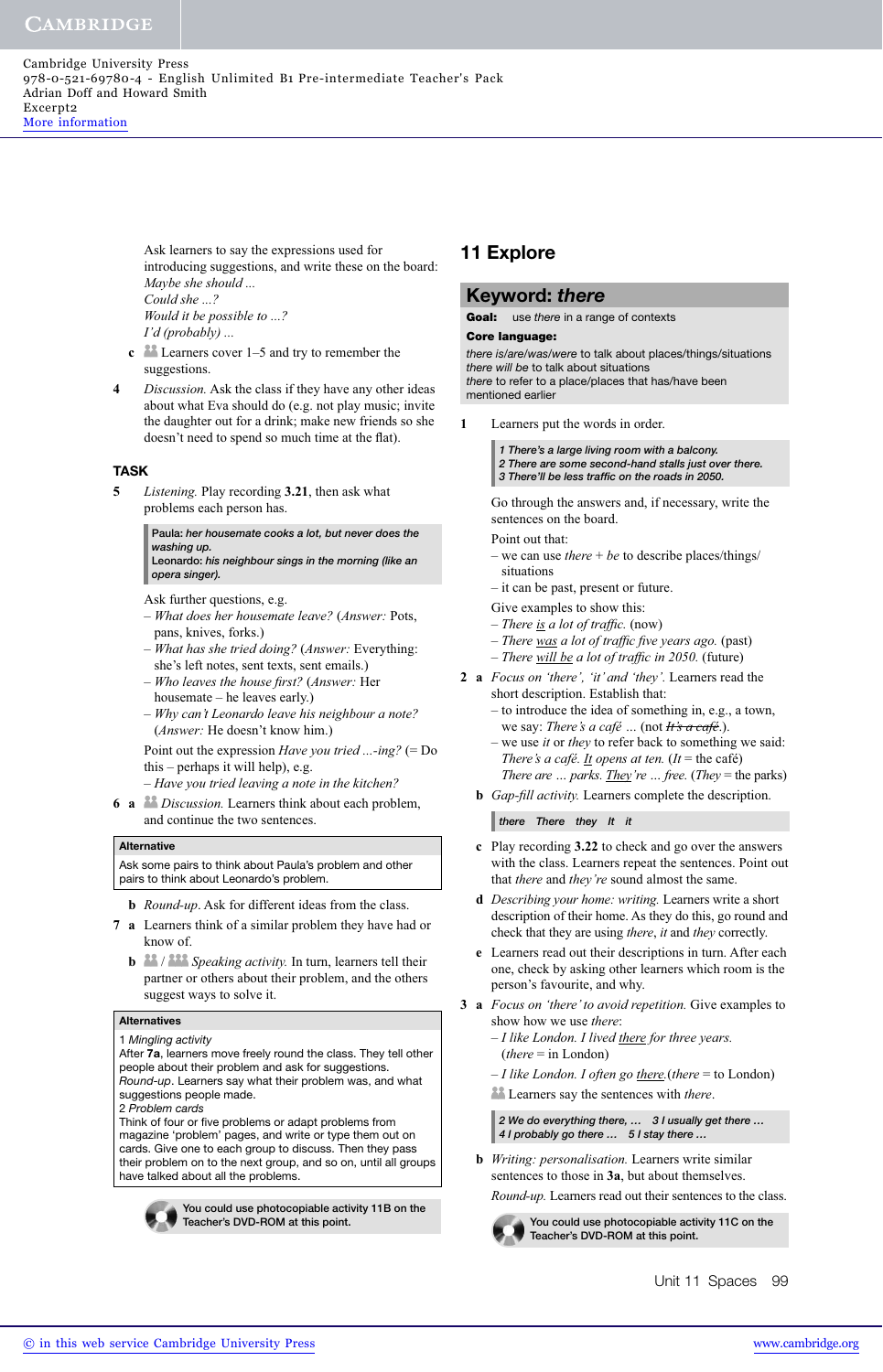#### **Across cultures: Neighbours**

**Goal:** make learners aware of different attitudes to neighbours in different cultures

**Core language:**  Places to live: village, suburb, town centre, student hall/ dormitory, block of flats / apartment block

**1** *Focus on places to live.* Look at the words and present any new items, e.g. *a student hall/dormitory* (= a place where students live at a university or college). Learners tick the places they have lived in.

 / Learners compare their answers. Alternatively, simply discuss this with the class. Find out who has lived (or still lives) in each place.

#### **Multilingual classes**

This could lead to a discussion of where most learners or their families, etc. live in different countries (e.g. Do you live at home or on campus? Do most families live in houses or blocks of flats?)

- **2 a**  $\frac{28}{100}$  / **222** Learners discuss the questions. Then find out who likes their neighbours and who doesn't, and why.
	- **b** Play recording **3.23**. Learners answer the questions.

*1 in the UK; in an apartment block 2 in Costa Rica; in a house*

**3** Learners listen again to recording **3.23** and focus on what Megan says about her neighbours.

> **In the UK:** *she doesn't know her neighbours.* **In Costa Rica:** *she got to know the neighbours; they all introduced themselves.*

**4** / *Discussion.* Learners discuss the questions. Discuss the questions together, and find out if all learners agree.

#### **Multilingual classes**

In multilingual classes, ask learners from the same country (or similar countries) to sit together to discuss the questions. As a round-up, find out if groups gave different answers.

**5** *Discussion*. Find out if learners have lived in other countries (or, if from other countries, where they come from). Ask what differences they noticed in what neighbours were like.

### **Explore writing**

# **Goal:** write a letter or email of complaint **Core language:**

**Core language:** Problems: is broken; doesn't work properly Introducing complaints: I'm writing to complain about ...; unfortunately there are a number of problems; I'm very unhappy about ...

Listing problems: First, ...; Another problem is ...; Also, ...; In addition, ...

**1 a** / *Pre-reading task.* Learners cover the letter and make a list of possible problems.

Go through these with the class and write them on the board.

#### **Alternative: Language focus**

Ask the class to imagine they are in an apartment where lots of things are wrong. Write these expressions on the board: … is broken.

… doesn't work (properly).

I can't open/close ...

I can't find ...

… doesn't (open/close). Ask them to suggest possible problems using the expressions.

- 
- **b** *Reading for main points.* Learners read José's letter. Check which are the same problems that learners thought of and which are different.

*The air conditioning is broken.* They can't find the key for the balcony door. *The intercom doesn't work properly.*

Check that learners understand *intercom* (= system for speaking to people outside the front door).

- **2 a** *Summarising the letter.* Learners cover the letter and complete the sentences.
	- *1 … air conditioning …*
	- *2 … the key for the balcony door*
	- *3 … intercom …*
	- 4 ... come round and fix these things but no one has come *5 … level of service*
	- **b** Learners read the letter to check. Discuss the answers with the class.

Focus on the meaning of:

- $-$  *come round* (= visit the flat)
- $-fix$  (= mend, repair)
- *the level of service* (= how well the agency has responded).
- **3** *Complaints and requests.* Learners find expressions in the email for each category. Write these on the board in three lists.
	- *1 I am writing to complain about ...*
	- *Unfortunately there are a number of problems.*
	- *2 First, ... Another problem is ...*
	- *Also, ... In addition, ...*
	- *3 Would you please (contact) ...?*
- **4 a** *Preparation for writing task.* To start learners thinking, read through the situation with the class and suggest possible alternatives (e.g. *3 Do you want them to come round? When? Or do you want to pay less rent? Or do you want a different flat?*).

Learners decide on the details.

- **b** Learners plan an email or letter and make brief notes. As they do this, go round and check.
- **5** *Writing.* Learners write an email or letter individually.
- **6 a** Learners form new pairs. They show each other their email or letter and consider questions 1–3.
	- **b** Learners comment on each other's email or letter and suggest changes or improvements.

*Round-up.* Ask a few learners to tell you about the email or letter they looked at.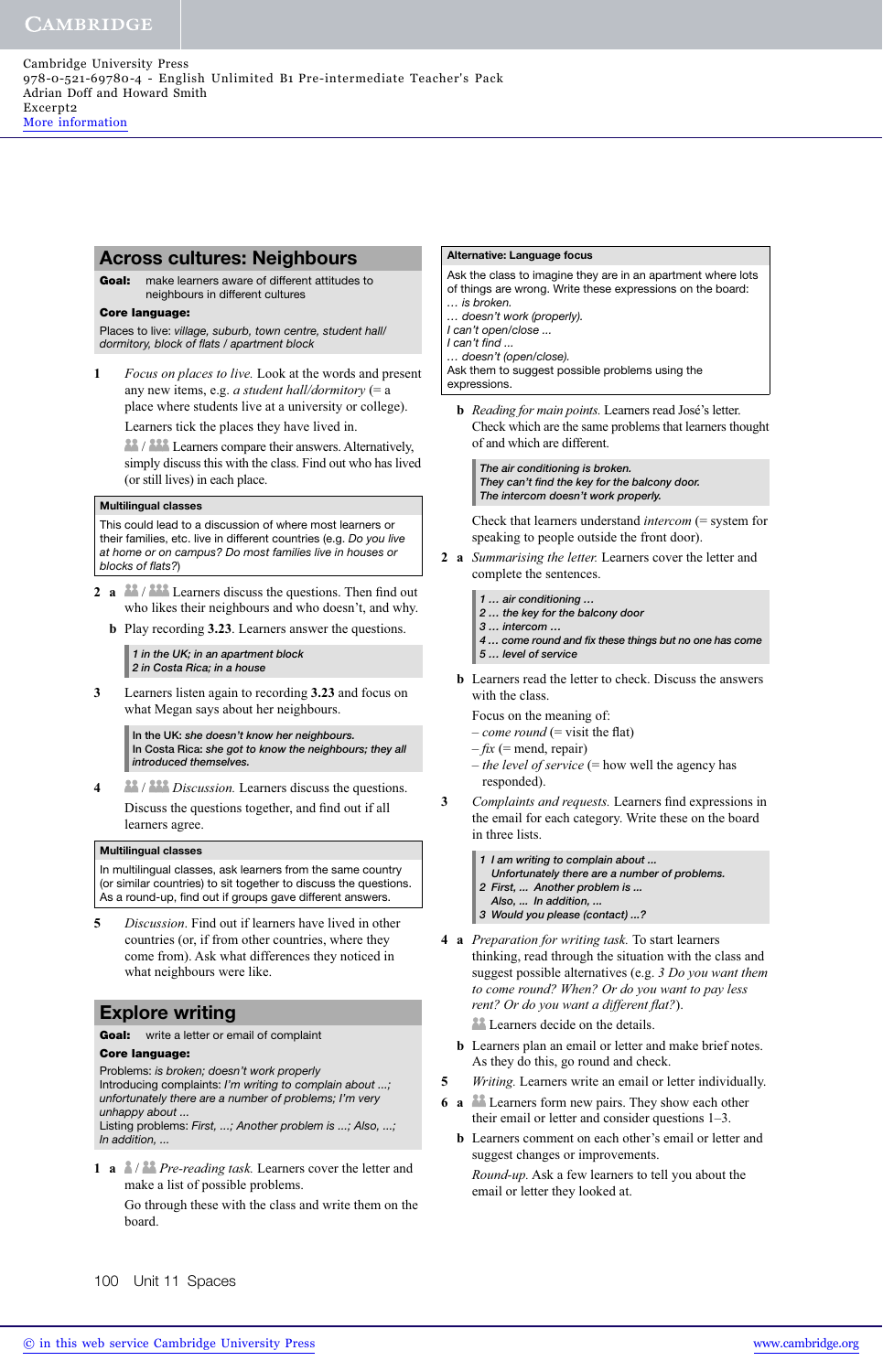#### **Alternative: Writing in pairs**

- Learners write the email or letter together.
- They 'send' their email or letter to another pair, who read it and comment on it.
- As a round-up, ask pairs to tell you about the email or letter they received.

# **11 Look again**

# **Review**

#### **VOCABULARY Discuss pros and cons**

**1 a** Learners choose words from the box to go in the gaps.

*1 problem, thing, trouble 2 bad, worst 3 best, good*

**b b** / **222** Learners make sentences about each topic. Alternatively they could choose four or five topics and write sentences.

*Round-up.* Take each topic in turn, and ask learners what they said.

#### **GRAMMAR** *would*

**2** a Look at the first situation with the class, and ask them for suggestions. Use this activity to remind them of these forms: *I'd ...*; *I wouldn't*.

#### *Possible answers:*

- *1 I'd remind him that he's trying to give up. I wouldn't do anything – it's his problem.*
- *I'd ask people not to offer him cigarettes.*
- *2 I'd knock on the wall.*
- *I'd put plugs in my ears.*
- *3 I'd tell her and apologise. I wouldn't tell her.*
- *4 I'd stop at a garage and ask the way.*
- *5 I'd take aspirin and go to work.*
- *I'd phone and postpone the meeting.*
- **b b** / 222 Learners discuss the situations. Then discuss them with the class.

#### **CAN YOU REMEMBER? Unit 10 – Hotel collocations**

- **3 a Optional lead-in with books closed**
	- Ask the class what words they remember for talking about hotels. If necessary, prompt them, e.g. What kinds of rooms are there? What about facilities?
	- Then learners open their books and do **3a**. Learners can use this as a check and for further practice.

Give learners a letter, A or B. As look at the hotel expressions on p128, Bs look at the hotel expressions on p127. They each write down the expressions and a definition for each expression. Go round and check, giving help if necessary.

**b b** Learners read out their definitions. Their partner guesses the corresponding hotel expressions.

#### **Alternative: Whole class activity**

Learners form two teams, A and B. In turn, a learner from each team reads out a definition and chooses someone in the other team to guess the hotel expression.

- **c**  $\frac{a}{2}$  / **a** Learners write the sentences in the correct order.
	- *1 I'd like to book a double room for four nights. 2 Is the buffet breakfast included? 3 I have a reservation. 4 What time is breakfast? 5 What is the check-out time? 6 Do you have wireless Internet access?*
- **d** Tell the class they are going to make a hotel reservation by telephone. Ask what they might say. Then ask what the receptionist might reply. In this way, build up a conversation with the class. If necessary, write key expressions on the board, and/or expressions that learners don't remember. Then ask the class to imagine they are checking in, and repeat the procedure.

*Role play.* Learners act out a conversation.

# **Extension**

#### **SPELLING AND SOUNDS** *ck***,** *k***,** *ch***,** *qu*

- **4 a** Play recording **3.24**, or say the words yourself. Learners repeat. Point out that in these words, *ck*, *k* and *ch* all have the sound /k/, and *qu* has the sound /kw/.
	- **b** *Spellcheck: books closed.* Play recording **3.25** or say the words yourself. Learners listen and write them down.
	- **c** Learners check the words in the script on p154. Alternatively, ask them to spell the words (with books closed) and write them on the board.

#### **NOTICE Expressions with prepositions**

**5 a**  $\frac{2}{3}$  / **Learners** complete the expressions.

*1 in 2 of 3 around 4 at 5 from 6 to*

- **b** Learners check in the advertisements on p90, then check the answers together. (Point out that *Just around the corner from the beach.* means it's very close to the beach, maybe a few streets away.)
- **c** Learners write an advertisement for their own home or a home they know, using the prepositions from **5a**. *Round-up.* Learners read out their advertisements. The others listen and ask any further questions.

#### **Alternatives**

- 1 Writing in pairs In pairs, learners imagine where the house in the photo is, and write an advertisement for it. Then ask different pairs to read out their advertisements.
- 2 Writing in groups Bring in pictures of five or six homes from different places, and give one to each group. Each group writes an advertisement. Then take the pictures and give them randomly to different groups. Groups read out their advertisement. The other groups listen and decide if they have the picture that goes with it.

#### **Self-assessment**

To help focus learners on the self-assessment, you could read it through, giving a few examples of the language they have learned in each section (or asking learners to tell you). Then ask them to circle the numbers on each line.